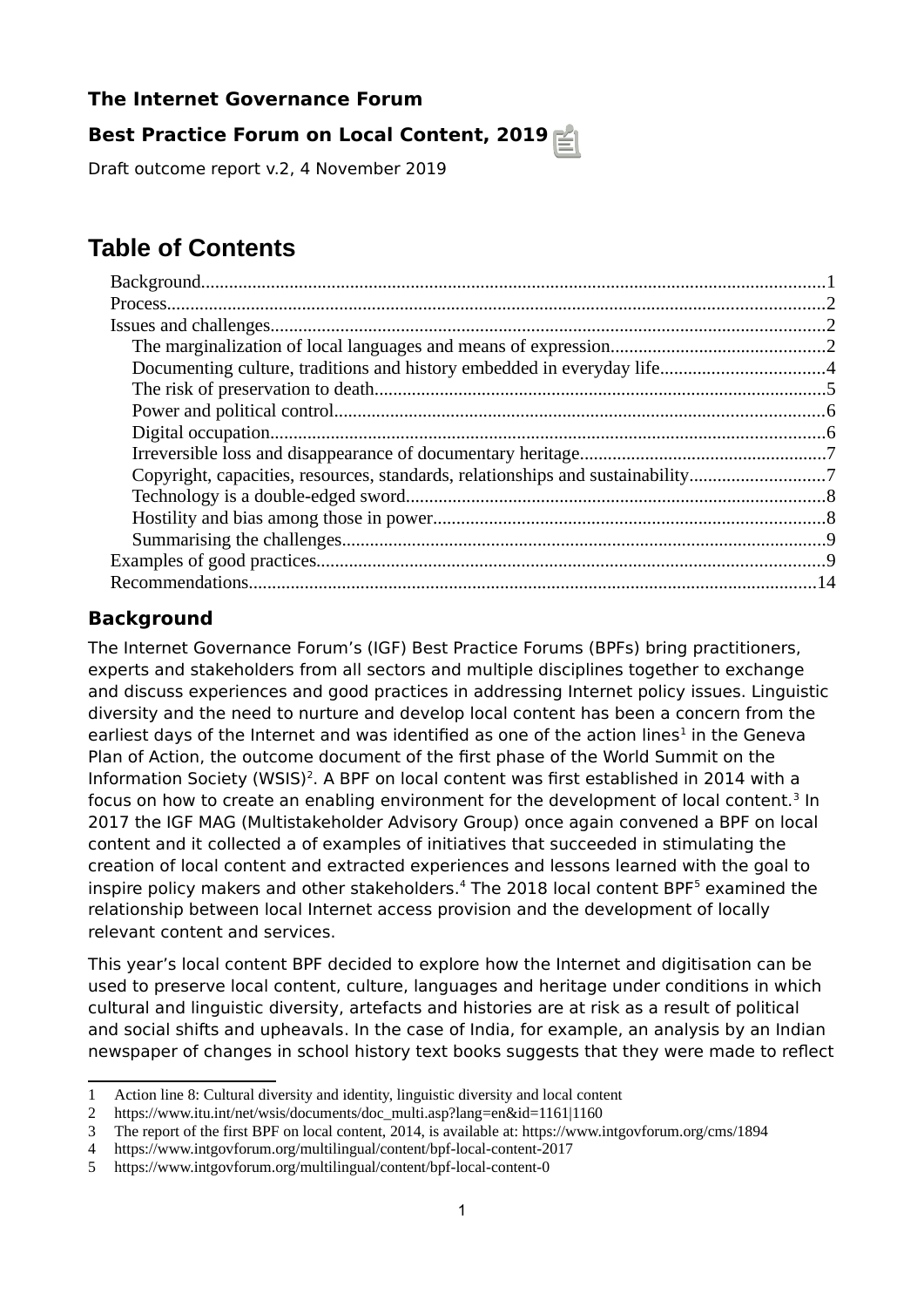policies of the current prime minister.<sup>[6](#page-1-3)</sup> In Brazil a change in government led to proposals from the minister of education to rewrite depictions of the 1964 military coup. These efforts to "rewrite" history are not unique and are being contested. War and conflict has always been a major source of destruction of cultural heritage. The devastation of ancient sites in Iraq, Yemen and Syria is massive, and continues.<sup>[7](#page-1-4)</sup>

The BPF also aimed to identify best practices for managing and promoting the digitisation of existing analogue content related to linguistic diversity, artefacts and histories (printed and electronic media, cinema, music, and visual arts).

## <span id="page-1-2"></span>**Process**

The BPF solicited contributions to help understand and expose challenges, and gather examples and good practices of how digital technologies and the Internet could be used to promote, preserve and share local culture and content. An online survey was conducted among members of the BPF and others in the broader internet governance community. Specific outreach to people and institutions working with local content extended beyond those involved in internet governance. A total of 36 submissions were received. These were complemented by information shared with the BPF mailing lists. This document summarises and organises the submissions received according to three themes: main issues and challenges, specific areas of competence, and examples of good practices.

# <span id="page-1-1"></span>**Issues and challenges**

## <span id="page-1-0"></span>**The marginalization of local languages and means of expression**

Perhaps the single most important issue that is featured in the responses the call for input is that of language, which obviously links to notions of culture and tradition, as well as knowledge and the various forms in which it can be expressed.

Both as a global issue (the dominance of English and to a far lesser extent a few other European languages), and as a local concern (the dominance of specific national and regional languages in various parts of the world), the marginalization of local languages and means of expression stands out as a core problem.

The issue extends beyond the choice of a specific language and the contrast between the global and the local. It has national and regional dimensions, the impact of colonialism and the maintenance of indigenous heritage, and the tensions between education, modernity, and technology on the one hand, and tradition and cultural legacy on the other. That many indigenous languages in different regions do not have a written form or have a form that is not widely used by speakers compounds the problem, as will be discussed later on.

Literacy is not just about the ability to read and write, however, as the notion encompasses other means of expression – textual, visual, oral, physical – and thus raises the need to consider the best ways to produce, disseminate, and market tribal and indigenous knowledge, especially when local languages and low-level technologies are employed.

<span id="page-1-3"></span><sup>6</sup> https://www.washingtonpost.com/news/worldviews/wp/2018/06/01/indias-new-textbooks-are-promoting-the-primeministers-favorite-policies-critics-allege/

<span id="page-1-4"></span><sup>7</sup> https://www.sciencemag.org/news/2018/04/war-savages-ancient-sites-yemen-and-iraq-destroying-archaeologicalrecord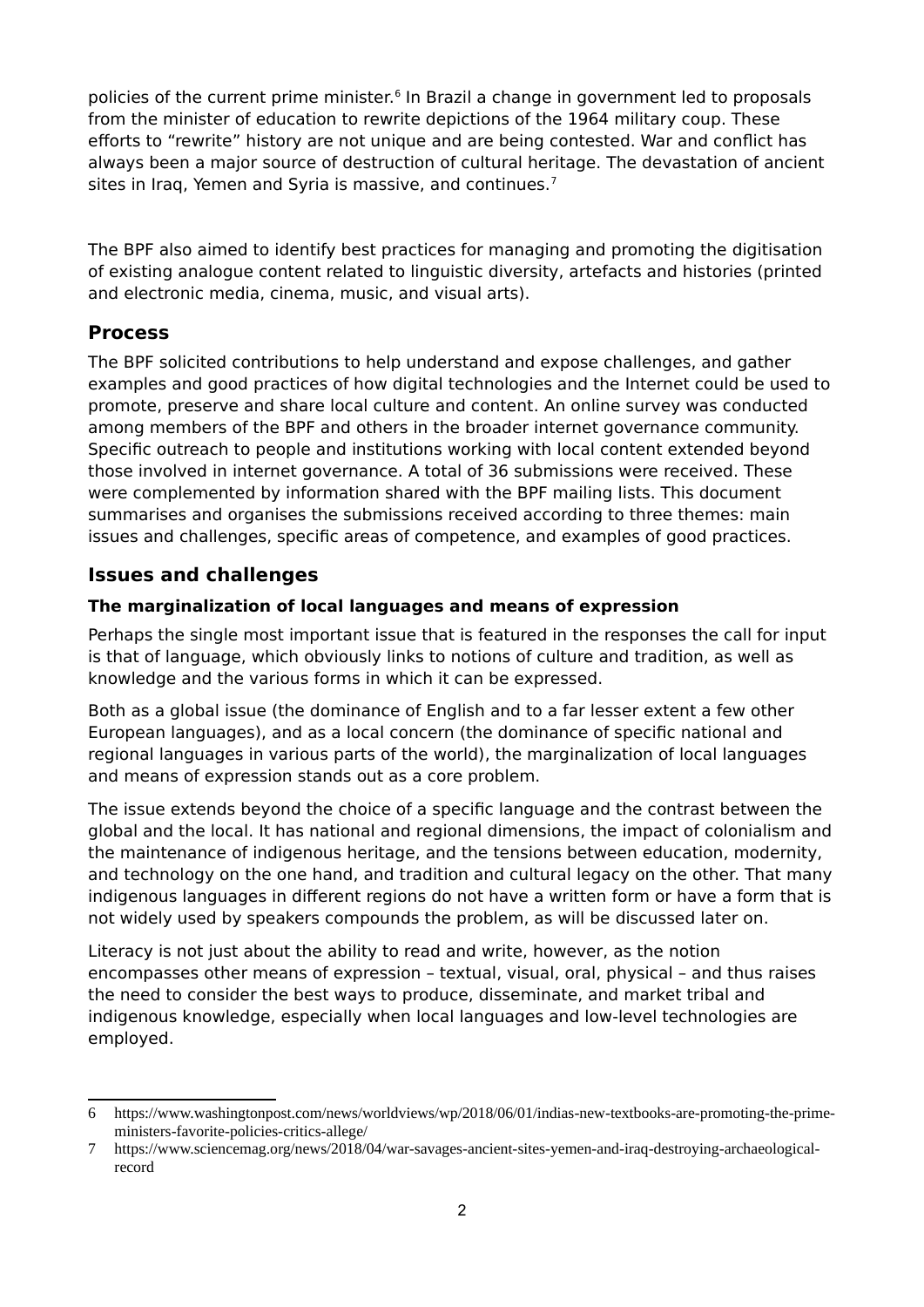This is not a static situation. The challenges of giving expression to the local in a global context lead to ongoing contestations, combining political and cultural concerns. Sentiments repeatedly expressed in the responses are that of the danger of loss of communities losing their cultural identities as rooted in linguistic practices, the diminishing use of local language in schools and governance due to growing state centralization and standardization of language that is imposed from above, and insistence on written expression. There are no adequate supportive structures for local expression, and local, indigenous, and other marginalized communities face difficulties when it comes to keeping and transmitting cultural archives or records of their heritage and traditions, given that external forces are usually in control of this process: urban elites and educated people, rather than the masses, who may be illiterate, are used to more oral-visual instead of written expression, and frequently use of low-level rudimentary technologies.

The key challenge then is to promote inclusive culture and facilitate the ability of marginalized groups (not just in an ethnic or racial sense, but also disabled people, the elderly, the mentally challenged) with limited resources, to produce, retain, and transmit their cultural practices and avoid the need to overcome bureaucratic hurdles in the process. Among other aspects, this refers to language and artefacts, traditional techniques in agriculture, crafts, art, music, dance, and so on. With the onslaught of imposed development discourses and practices, with limited ability to shield vulnerable local communities from their impact, we need to devise ways to mitigate and altogether stop the dilution of local specificities in the name of global modernity.

This is especially the case in countries such as Brazil, where government policies are dismantling the quest for diversity and building online cultural assets: indigenous communities, their land practices, cultures, languages, and unique contributions are disappearing as a result. There is a need to retain and build up the repository of indigenous populations and cultures, through networking as a tool to preserve knowledge, enhance cultural assets, and allow local content to be digitalized.

In contrast, positive examples that were mentioned were the digitalisation of thousands of palm-leaf manuscripts in Bali, and a Festival of indigenous languages on Internet in Guatemala in late October 2019. This alongside concerns with the threat of extinction to tribal indigenous languages in Nigeria, where no ethnographic work and no preservation online are evident. This was related to the need for African content in indigenous languages, not just colonial ones, and need to enhance connectivity in the countryside.

In the words of one contributor: "what I might contribute is that perhaps the most single important ingredient in this endeavour is encouraging the upload online of content in local languages. In Africa, the default is to communicate and share cultural artefacts in the colonial languages - English, French, Portuguese. The sparseness of local language content online on the continent. I know for instance that technology companies like Google are recruiting local language experts to grow indigenous content online." But this remains the exception rather than the rule.

A focus on indigenous languages was provided by an Indian respondent, who emphasized the threat to local minority languages in particular: "There are close to 7,100 living languages in the world but as many as 90% of them are spoken by less than 100,000 people in the world." In India alone there are over 700 languages, and "over 220 languages have died in the past 50 years and 197 others are categorized as endangered by UNESCO. Despite India's cultural, geographical and linguistic diversity, only 22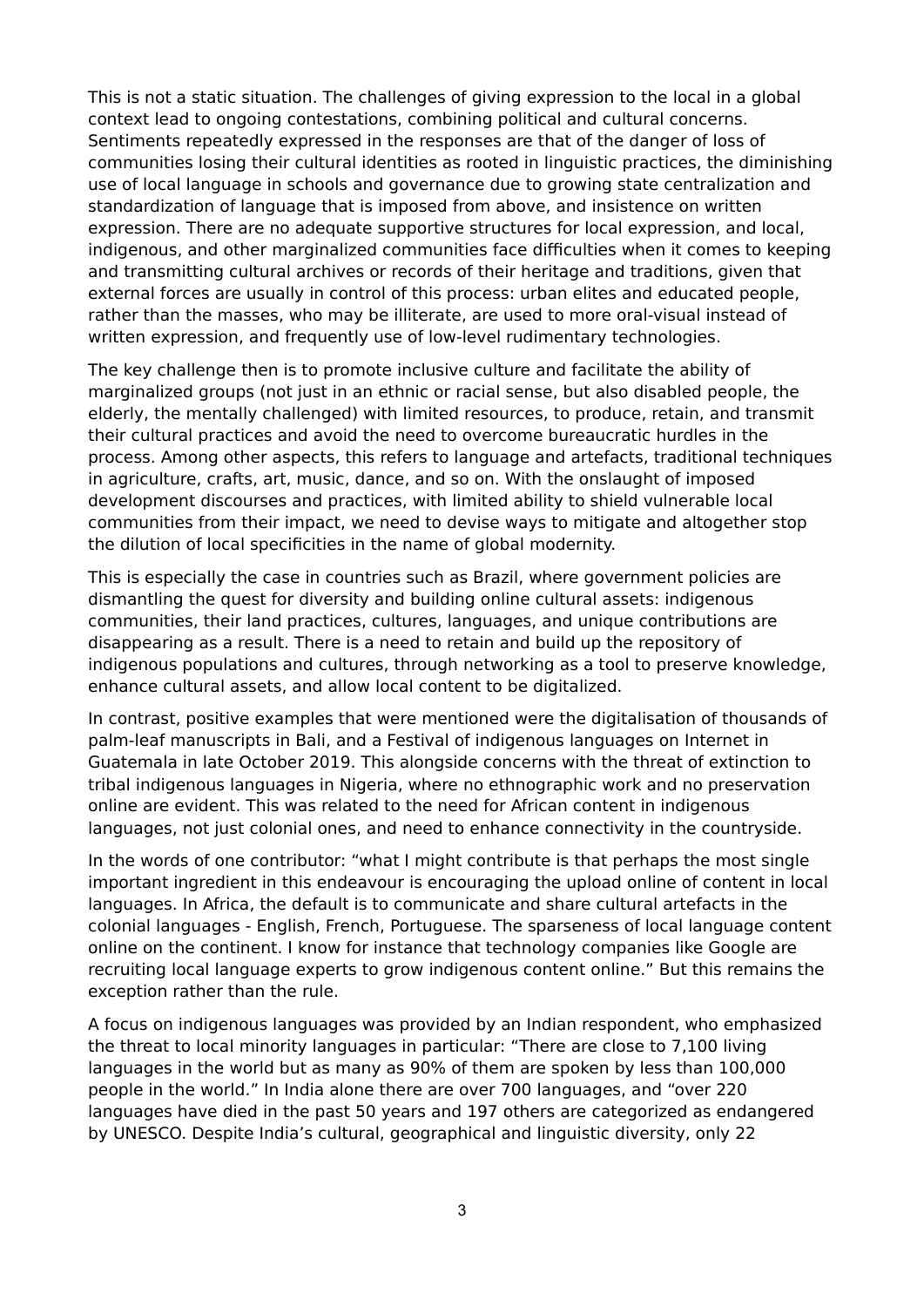languages have the official status in India." With most of these spoken by tribes and lacking a script, it has been particularly difficult to preserve them.

Despite this diversity and the threat to many languages, "the Internet remains predominantly an English language platform", with over 800 million users of English language on the Internet and over half the world's websites in English. However, "languages like Spanish, Arabic and, especially, Chinese are fast catching up. Chinese, particularly, grew by 1277.4% between 2000 and 2010."

#### <span id="page-3-0"></span>**Documenting culture, traditions and history embedded in everyday life**

Even as India's Internet users and literacy rate are growing, about 30% of Indians are officially illiterate and millions of others cannot read or write in English, which makes up for more than 55% of the content available online. The question then is: "In a predominantly oral culture country like India, which is home to thousands of tribal communities and hundreds of languages, how do you preserve languages? How do you document languages that have only been sung in folk songs or narrated in folk stories without a script? How do you document the culture, traditions and history which are embedded in everyday life?" The answer is to empower marginalised communities to leverage digital tools and the Internet to document their own language, culture, tradition and folklore."[8](#page-3-1)

India's diversity lies in its richness of languages. There is an Indian proverb that goes, "Every two miles the water changes in India, every four miles the speech". Many oncethriving tribes in India have fewer than 1,000 members living today. They are considered illiterate and backward, but have deep knowledge, craft, art, traditions, and sensibilities across wide sectors of medicine, architecture, agriculture, medicine, and more, which must be preserved though it is difficult "if service and content providers continue to focus on the English speaking populations of the world." In India "even a large share of government websites are only available in English or Hindi. Only a handful are available in state languages. Other languages are completely missing, pushing the marginalised communities further into marginalisation by disallowing them to access government records and information."

This problem is not unique to one country: "Around the world, the rural and villages' folk societies have depended on the oral traditions for centuries for information dissemination from generations to generations." In an English-dominating virtual world, where technology too is largely developed and designed by English speakers, how do the oral or illiterate communities participate?

Similar problems, though perhaps not on such a large scale as in India, are evident in Latin America. In Argentina, the cultural heritage of indigenous communities faces the threat of extinction<sup>[9](#page-3-2)</sup>, and the same applies to the largely-invisible communities of African descent.<sup>[10](#page-3-3)</sup>

In Paraguay, official commitment to the preservation of indigenous language, history and cultural heritage is not accompanied by actual policies to that effect. As a respondent

<span id="page-3-1"></span><sup>8</sup> Social media can save folk and oral wisdom: [https://www.livemint.com/Opinion/6hNsMS6l4kJiW8bJFWXIBL/Social-media-can-save-folk-and-oral](https://www.livemint.com/Opinion/6hNsMS6l4kJiW8bJFWXIBL/Social-media-can-save-folk-and-oral-wisdom.html)[wisdom.html](https://www.livemint.com/Opinion/6hNsMS6l4kJiW8bJFWXIBL/Social-media-can-save-folk-and-oral-wisdom.html) and Preserving our vanishing tribes, their heritage, language and wisdom: [https://www.livemint.com/Opinion/AhrviHfdlAluJ6ffBBpUQN/Preserving-our-vanishing-tribes-their](https://www.livemint.com/Opinion/AhrviHfdlAluJ6ffBBpUQN/Preserving-our-vanishing-tribes-their-heritage-language-an.html)[heritage-language-an.html\)](https://www.livemint.com/Opinion/AhrviHfdlAluJ6ffBBpUQN/Preserving-our-vanishing-tribes-their-heritage-language-an.html), and How digital tools can help in the preservation of our languages: [https://www.livemint.com/Opinion/AEPXQP1atGhoEI2aP3AFzO/How-digital-tools-can-help-in-the](https://www.livemint.com/Opinion/AEPXQP1atGhoEI2aP3AFzO/How-digital-tools-can-help-in-the-preservation-of-our-langua.html?facet=amp)[preservation-of-our-langua.html?facet=amp.](https://www.livemint.com/Opinion/AEPXQP1atGhoEI2aP3AFzO/How-digital-tools-can-help-in-the-preservation-of-our-langua.html?facet=amp)

<span id="page-3-2"></span><sup>9</sup><https://www.territorioindigena.com.ar/Pueblos-Originarios>

<span id="page-3-3"></span><sup>10</sup> <https://news.un.org/es/story/2019/03/1453061>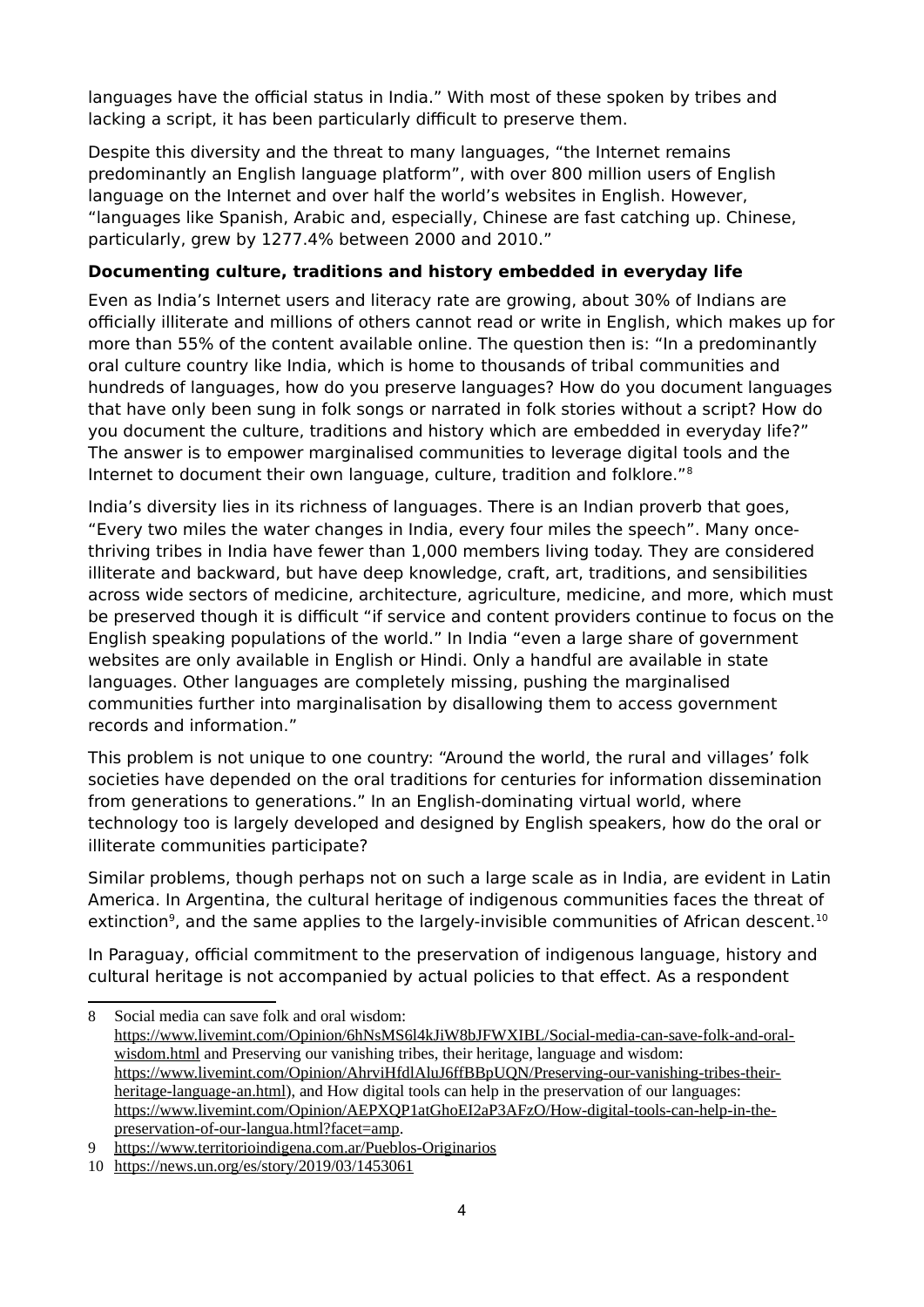says: "the everyday ends by imposing the use of Castilian at the level of Ministries of Education, Health and Justice, as well as in the Legislative and Executive powers, and the use of Guarani ends up being an exception or a series of words to reinforce expressions in Spanish that do not reach the population as a whole." Most people combine the two languages but in recent times Guaraní has been losing ground relative to Spanish: "In a generation, the Guarani language may disappear if the speakers and the states do not mobilize. It means that this requires public policies, language planning, effective government support and adequate budget." This is especially the case as media usually broadcast programs in Guarani or use it as a marginal language, or mock it  $^{11}$  $^{11}$  $^{11}$ .

Recently, within the framework of a Symposium of Ancestral Cultures, the Paraguayan Minister of the Secretariat of Linguistic Policies, Ladislaa Alcaraz de Silvero, spoke about the challenges facing indigenous languages in Paraguay in their struggle for survival, strengthening, and social repositioning. He noted the need for active participation of speakers in the use, documentation, dissemination and revitalization of their own languages in different spaces of interaction, as well as the need for use of ICTs, the involvement of the academic and cultural sectors, and application of favourable public policies affecting linguistic communities $^{12}$  $^{12}$  $^{12}$ .

The factors that threaten the survival of indigenous languages in Paraguay include territorial displacement, job and academic opportunities that require use of other languages, the weakening of intergenerational transmission, linguistic attitude towards one's own language (especially among young people), inter-ethnic marriages and social contacts. These factors operate in many other places, and can only be counteracted with public policies and linguistic planning, formulated with the participation of direct stakeholders: speakers and activists who care about linguistic diversity.

Over centuries of settlement and rule Spanish has become indigenized in Latin America, spoken by a vast majority of people as a mother tongue. In contrast, in much of Africa the main colonial languages acquires an elevated status as media of communication in politics, education, and business, but remain foreign as home languages. Cameroon has about hundreds of indigenous languages at risk due to lack of use in formal settings, schools, and even decline in home usage and transmission between generations $^{13}$  $^{13}$  $^{13}$ .

#### <span id="page-4-0"></span>**The risk of preservation to death**

A perspective from St. Lucia argues that "the most important place for local language, history and culture is in the minds of the people," not on digital devices, frozen in libraries or on electronic storage devices. Since language and culture are living organisms. "great care must be taken to prevent them from being 'preserved' to death. It's crucially important to involve old people where there is a threat of loss through death, and young people where the threat is loss through disaffection and the lure of what is on the other side of the fence." It is important to have a shared definition of what is 'local language and cultural heritage', since this is not a fixed element as they change over time, from one generation to the next, under the impact of local dynamics and global encounters.

<span id="page-4-1"></span><sup>11</sup><https://www.ultimahora.com/por-que-el-guarani-corre-riesgo-desaparecer-n2839635.html>). <http://www.spl.gov.py/es/index.php/noticias/alcaraz-hablo-de-los-desafios-que-enfrentan-las-lenguas-indigenas>

<span id="page-4-2"></span><sup>12</sup> [http://www.spl.gov.py/es/index.php/noticias/alcaraz-hablo-de-los-desafios-que-enfrentan-las-lenguas](http://www.spl.gov.py/es/index.php/noticias/alcaraz-hablo-de-los-desafios-que-enfrentan-las-lenguas-indigenas)[indigenas](http://www.spl.gov.py/es/index.php/noticias/alcaraz-hablo-de-los-desafios-que-enfrentan-las-lenguas-indigenas)

<span id="page-4-3"></span><sup>13</sup> [http://www.elan-afrique.org/sites/default/files/fichiers\\_attaches/rapport\\_lascolaf\\_cas\\_cameroun.pdf](http://www.elan-afrique.org/sites/default/files/fichiers_attaches/rapport_lascolaf_cas_cameroun.pdf)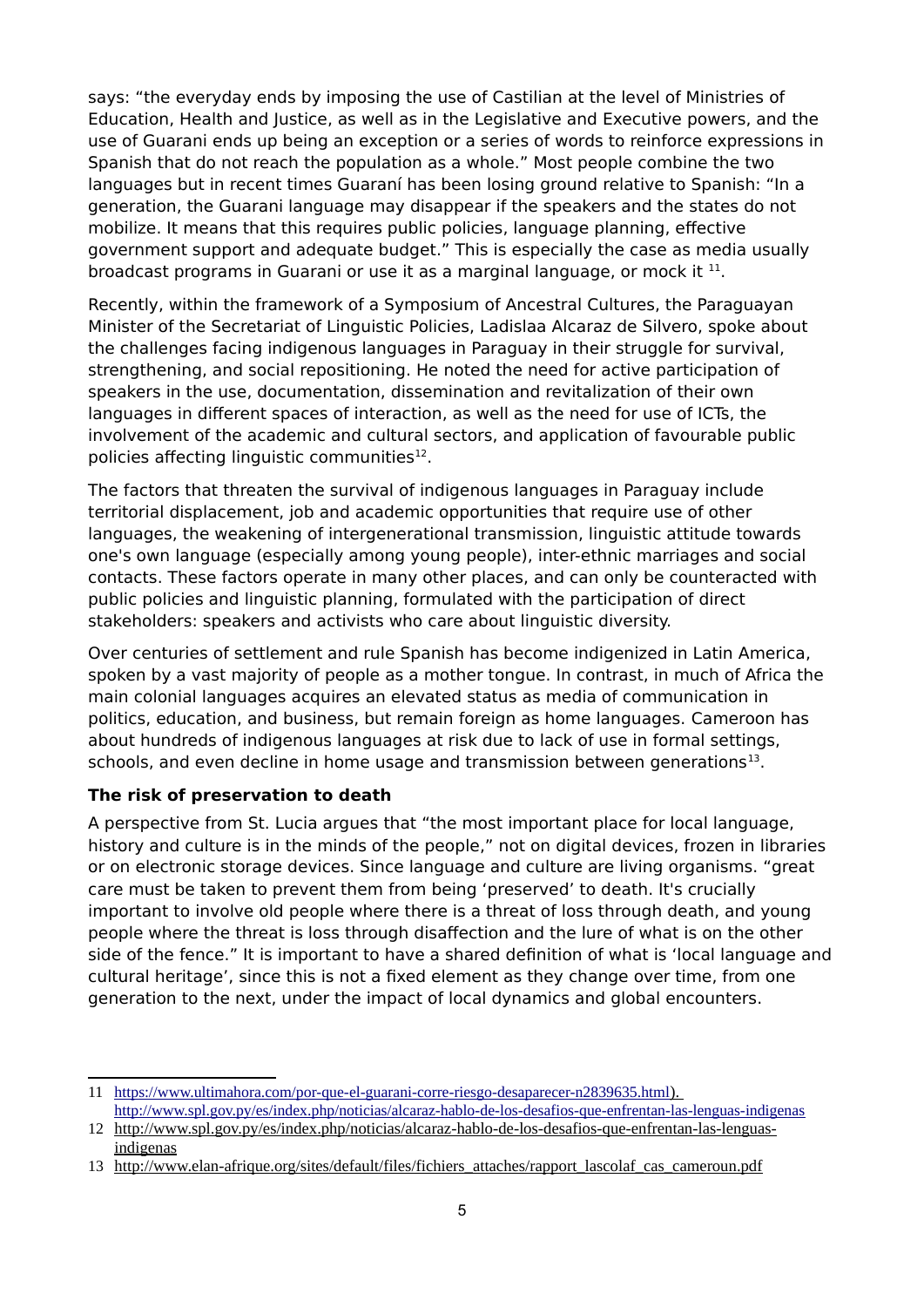#### <span id="page-5-1"></span>**Power and political control**

In a different context , some respondents highlight the political nature of linguistic relations, such as "Catalan political expression that had been censored by Spanish government in 2017", a situation exacerbated by the current campaign against quests for greater autonomy and independence. The .cat TLD foundation was raided and an IPFS gateway was closed<sup>[14](#page-5-2)</sup> and the "Spanish government enjoyed collaboration of private corporate 'services' such as Amazon virtual servers or Google Play software repository in order to close down the communication."

Other examples of legal prosecution, not exclusive to the Catalan context were cited, including of artists (humorists or hip hop rappers) for defending on the media and platforms such as twitter the ideals of republicanism, anarchism, and peripheral struggles for cultural and language revival, mostly Basque, Galician, and Catalan<sup>[15](#page-5-3)</sup>.

The respondent from Spain continued: "Although Catalan struggle may be perceived as mostly political, I reckon that it has common threats and repressions as other more culture-driven or ethnic groups. First of all it comes from centralised Internet infrastructure and 'services' often in hands of US (or, respectively, Chinese or Russian) corporations that cooperate with repressive regimes, local administrations promoting uses of such, and finally a common discourse that 'naturalises' them as a kind of commons. To get into more detail, local governments and administrations shall fully respect and foster free/libre and open source software (FLOSS) choices and federability of protocols and promote ethical and local technologies. If we agree and remain silent in front of governments and Internet institutions encouraging the usage of US-centred platforms, we will keep discouraging real diversity, under a misleading appearance of freedom of speech."

#### <span id="page-5-0"></span>**Digital occupation**

More directly political is Israeli control of Palestinian ICT infrastructure and content, captured in the phrase 'Digital Occupation'. As a report submitted by a responding organization argues, since 1967 Israel took complete control of the ICT infrastructure and sector in the West Bank and Gaza, thus "impeding development and blocking the establishment of an independent network, instead making Palestinians entirely dependent on the Israeli occupation authorities." Over the last 50 years "this digital occupation has resulted in the creation of a severe ICT gap between Palestinians and the rest of the world, violating several human rights including their right to access economic markets." In addition, "Israel's continuous control over the ICT infrastructure has enabled Israel to monitor all Palestinian online activity, violating their right to privacy and in many cases cooperating with social media companies to censor Palestinians online, a violation of their right to freedom of expression."[16](#page-5-4)

To be clear, this critique refers to local content in the sense of content generated by residents and citizens, free from intervention and control by the occupying Israeli forces. It

<span id="page-5-2"></span><sup>14</sup><https://www.qurium.org/alerts/spain/blocking-techniques-catalunya/>

<span id="page-5-3"></span><sup>15</sup> [https://www.cuartopoder.es/espana/2017/12/27/ley-mordaza-codigo-penal-cassandra-vera-la-insurgencia](https://www.cuartopoder.es/espana/2017/12/27/ley-mordaza-codigo-penal-cassandra-vera-la-insurgencia-boro/)[boro/](https://www.cuartopoder.es/espana/2017/12/27/ley-mordaza-codigo-penal-cassandra-vera-la-insurgencia-boro/) and [http://www.poderjudicial.es/cgpj/es/Poder-Judicial/Audiencia-Nacional/Actividad-de-la-AN/](http://www.poderjudicial.es/cgpj/es/Poder-Judicial/Audiencia-Nacional/Actividad-de-la-AN/Memoria-de-la-AN/) [Memoria-de-la-AN/](http://www.poderjudicial.es/cgpj/es/Poder-Judicial/Audiencia-Nacional/Actividad-de-la-AN/Memoria-de-la-AN/)

<span id="page-5-4"></span><sup>16</sup> [https://7amleh.org/2019/01/28/interrupted-communication-a-new-report-of-7amleh-center-reveals-the-digital](https://7amleh.org/2019/01/28/interrupted-communication-a-new-report-of-7amleh-center-reveals-the-digital-occupation-of-the-palestinian-telecommunications-sector/)[occupation-of-the-palestinian-telecommunications-sector/](https://7amleh.org/2019/01/28/interrupted-communication-a-new-report-of-7amleh-center-reveals-the-digital-occupation-of-the-palestinian-telecommunications-sector/)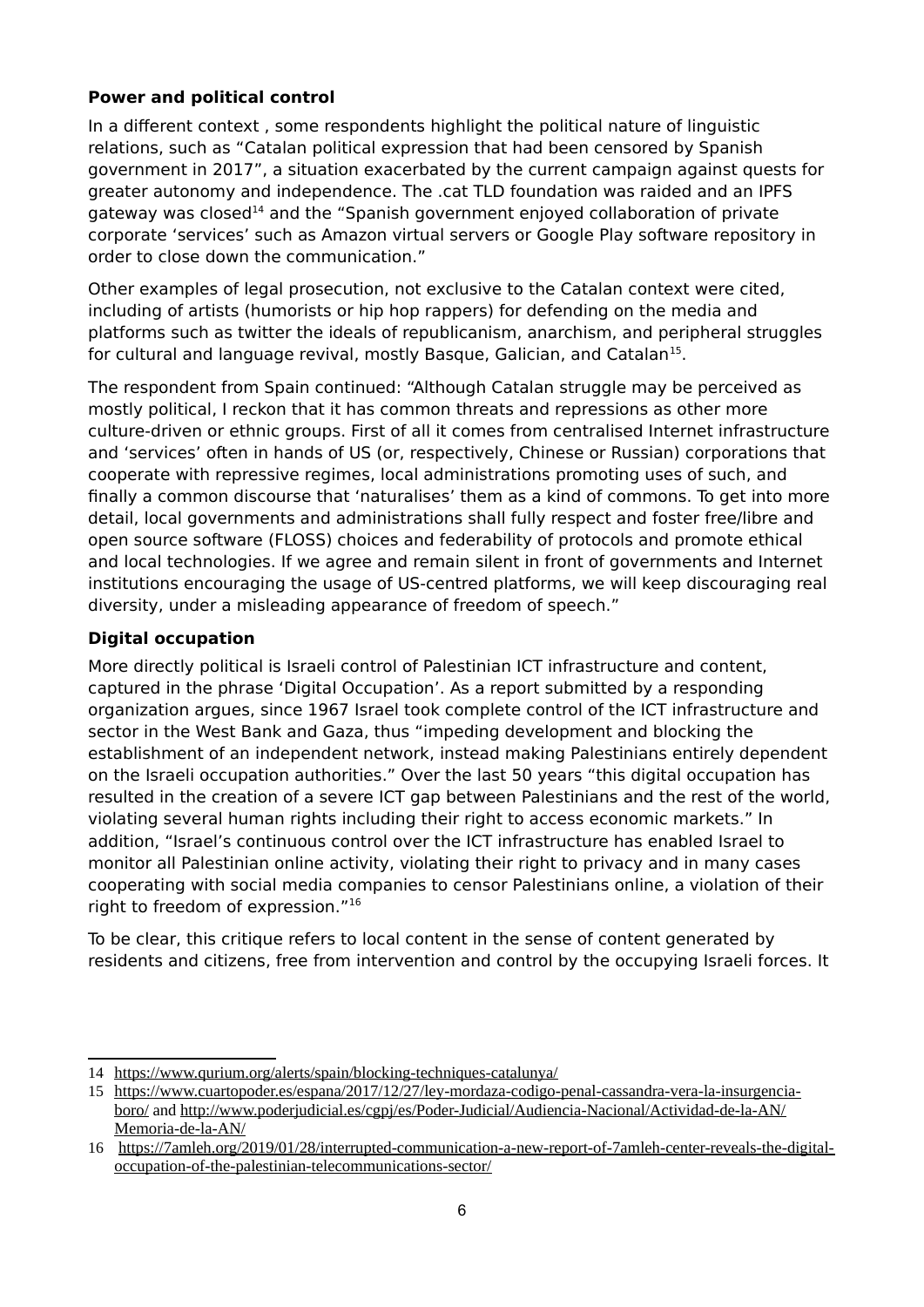is not about the use of language as such – Arabic in this case versus any other language – but rather about the politics of knowledge and censorship by a foreign political entity.

#### <span id="page-6-1"></span>**Irreversible loss and disappearance of documentary heritage**

While political control is an aspect of the issue in many other situations, it does not usually take the form of blunt forceful intervention. More frequently it is a matter of cultural neglect or dismissive attitudes, that result from existing marginalization of some communities and contributes to further entrenching it. As pointed out by a respondent from the Netherlands working for the International Federation of Library Associations (IFLA), "in many areas, the specific issue of the rights of indigenous communities is in focus: when using technology to preserve local cultural heritage pertaining to, or produced by, indigenous communities, it is particularly important to be in active and full consultation with these communities to ensure that their rights and wishes are met (IFLA statement<sup>[17](#page-6-2)</sup>.

Of concern here is "irreversible loss and disappearance or inaccessibility of documentary heritage due to, for example, natural or human disasters or technological change" (2015 UNESCO Recommendation Concerning the Preservation of and Access to Documentary Heritage in Digital Form<sup>[18](#page-6-3)</sup>.

#### <span id="page-6-0"></span>**Copyright, capacities, resources, standards, relationships and sustainability**

While many libraries and related institutions aim to preserve cultural heritage through digitisation of materials, thus creating unique local content, the capacities of memory and cultural institutions to preserve heritage digitally (such as access to ICT equipment and buildings, funding, staff training) are uneven. For example, the 2017 OCLC (a global library collective) Survey highlights deficiencies in staff time, funding, and necessary technology and equipment, as significant barriers to digitisation of library collections $^{19}$  $^{19}$  $^{19}$ .

In many cases, IFLA points out, digitisation projects run by libraries involve investigating who the holders of rights are, obtaining permission to create digital copies of materials, and making digitised versions publicly available. "This can be time-consuming and resource-intensive", they say. The 2018 Progress Report on the implementation of EU Commission Recommendation of 2018 (2011/711/EU) notes that the 'due diligence' search requirement – making sure that the author of a work protected by copyright cannot be known or contacted - can be prohibitively difficult, practically and financially<sup>[20](#page-6-5)</sup>. In addition, the challenge of copyright investigation is more onerous for projects that aim to digitise and assemble collections which are geographically scattered, given the variation in national rules.

In a similar manner, standards in digitisation projects can present a challenge for projects which involve several actors and aim to aggregate or unify cultural heritage collections hosted in different locations, as mentioned in the 2018 Consolidated Progress Report on the implementation of EU Commission Recommendation. Preservation of original digital content by cultural heritage and memory institutions also presents potential challenges, IFLA notes. These range from absence of supporting legislation to "fast-paced evolution of digital technologies or content generation outpacing storage capacity", as noted by the Executive Guide on Digital Preservation by the Digital Preservation Coalition<sup>[21](#page-6-6)</sup>.

<span id="page-6-2"></span><sup>17</sup><https://www.ifla.org/publications/ifla-statement-on-indigenous-traditional-knowledge>

<span id="page-6-3"></span><sup>18</sup> <https://unesdoc.unesco.org/ark:/48223/pf0000244675/PDF/244675eng.pdf.multi.page=5>

<span id="page-6-4"></span><sup>19</sup> [https://www.oclc.org/content/dam/research/publications/2017/oclcresearch-advancing-the-natioinal-digital](https://www.oclc.org/content/dam/research/publications/2017/oclcresearch-advancing-the-natioinal-digital-platform-2017-a4.pdf)[platform-2017-a4.pdf](https://www.oclc.org/content/dam/research/publications/2017/oclcresearch-advancing-the-natioinal-digital-platform-2017-a4.pdf)

<span id="page-6-5"></span><sup>20</sup> [https://ec.europa.eu/newsroom/dae/document.cfm?doc\\_id=60045](https://ec.europa.eu/newsroom/dae/document.cfm?doc_id=60045)

<span id="page-6-6"></span><sup>21</sup> <https://dpconline.org/our-work/dpeg-home/dpeg-organisation-type/dpeg-libraries>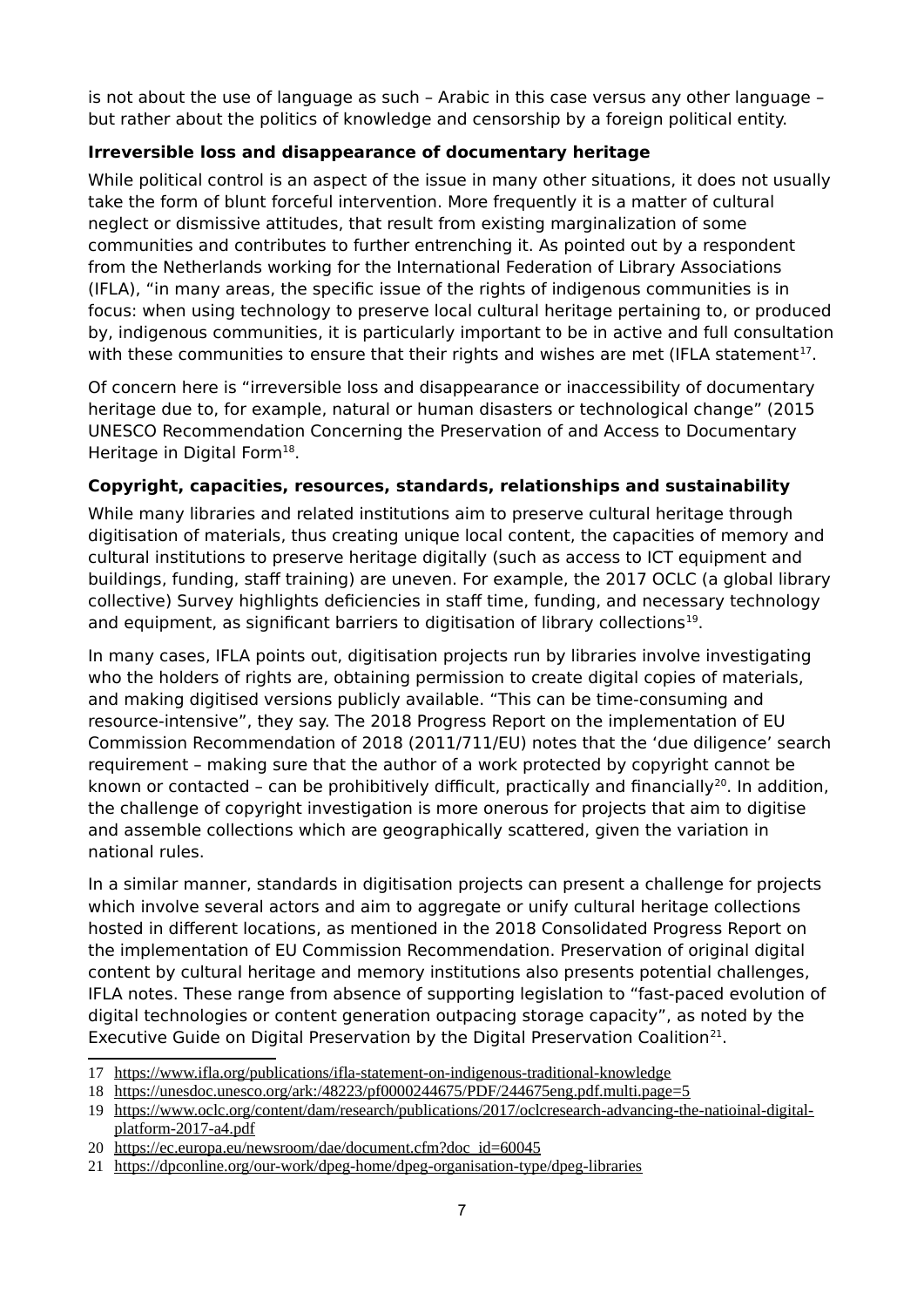There are also questions as to the long-term sustainability (technological, financial) of the digital culture preservation efforts undertaken by cultural and memory institutions and projects, as discussed in Controlling the Cost of Digital Preservation by the Dutch Digital Heritage Network<sup>[22](#page-7-2)</sup>. In short, IFLA concludes, there needs to be funding to support such efforts. Finally, "it is crucial to note that access to digitised cultural heritage is fundamentally affected by the persisting digital divide. As such, it is of paramount importance to continue efforts to improve internet and ICT access as well as ICT skills and digital literacy to ensure equal access to cultural heritage for everyone, particularly vulnerable and marginalised populations."

#### <span id="page-7-1"></span>**Technology is a double-edged sword**

It is important to recognise that technology may work like a double-edged sword in relation to the preservation of local cultures and languages. In the Caribbean, radio and television helped to promote, preserve, and share local culture and content, while enhancing differences between the islands, and expanding access to foreign culture, by playing country and western music, rock, and other imported types of music. The focus on entertainment for tourists may also have this dual impact: promoting local culture but also catering to the wishes of foreign visitors more than those of local residents: "Technologies that disseminate and promote the imported material are always foreign made. The drum survives but does not play the part that it used to play in traditional culture. There will always be need to preserve all aspects of traditional and local culture. The situation of the people of these islands living in isolated communities towns and villages makes community contact difficult or expensive. Digitisation will no doubt help, but at what cost?"

#### <span id="page-7-0"></span>**Hostility and bias among those in power**

While many government cherish local traditions, even though they may not do much to cultivate and promote them, some adopt hostile attitudes towards all traditions that do not adhere to the dominant perspective. In India, the current ruling party "is a conservative right-wing party which is particularly hostile towards Muslims and Dalits. This hostility happens under the guise of protecting Hindu values, traditions and culture. There is also continuous attempts to 'saffron-wash' the Indian history and cultural heritage."

There are also repeated attempts to impose Hindi as the 'national language' on all citizens, in spite of the fact that Hindi and English are official languages and that 22 languages in total have been given official recognition. This attempt to impose Hindi is also an imposition on the diverse cultures, traditions, and food habits in the non-Hindi speaking states of India. This includes forcing the same set of Hindu ideologies on everyone, including ban on the consumption of beef, increased restrictions on sales of meat, and so on. In India, "language and cultural heritage has further sub-divisions in terms of languages/dialects and culture and traditions practised by people belonging to different caste backgrounds, migration status, and religion." What constitutes 'tradition' obviously has no unified definition.

As outlined by one Indian respondent, some of the greatest threats to the preservation of local languages and cultural heritage are as follows: promoting institutes and spaces based on Hindu religious ideology, promotion of Hindi over other official languages, attempts at re-writing history to portray the Mughal emperors and rule in India as purely destructive, and elevating the work done by the Hindu emperors, changing school textbooks to reflect a Hindu-centric focus, denying funding to monuments and heritage

<span id="page-7-2"></span><sup>22</sup> [https://www.netwerkdigitaalerfgoed.nl/wp-content/uploads/2019/02/Article\\_DDHN\\_Controlling-the-cost-of](https://www.netwerkdigitaalerfgoed.nl/wp-content/uploads/2019/02/Article_DDHN_Controlling-the-cost-of-digital-preservation.pdf)[digital-preservation.pdf](https://www.netwerkdigitaalerfgoed.nl/wp-content/uploads/2019/02/Article_DDHN_Controlling-the-cost-of-digital-preservation.pdf)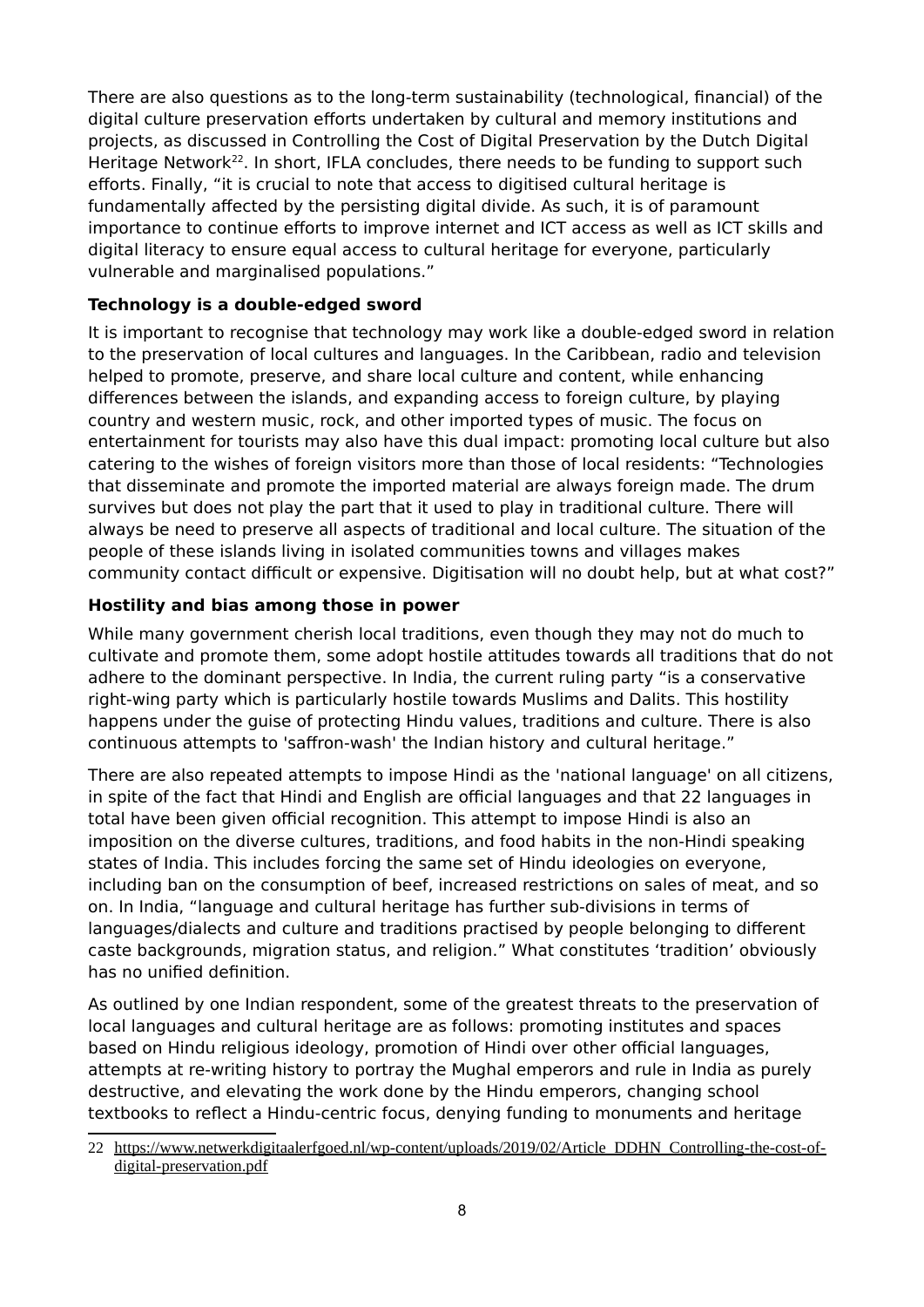sites which have an Islamic background, destruction of forest areas which are cultural important to tribes and communities in the name of development and assimilation, and clamp down on media coverage of the issues above, forcing people and communities to use social media platforms to advance their causes.

In a sense, with some adaptations, this can help us in forming a summary of the challenges and threats to cultural heritage and local content today: marginalization of minority and non-dominant communities and people by powerful political and commercial forces that use centralized power to establish their domination. In some cases such domination is a legacy of colonial rule, but in others it is a product of post-colonial conditions. In both cases though, differences in access to technology, media, educational facilities, and public expression disadvantage groups and communities that live on the geographical, social, and cultural margins of society. As a result, they find it difficult to retain their distinct heritage and cultures.

This is not only or primarily a question of technology. Technology is a double-edged sword. It can grant access to poor people and distant communities by making access to public space and local diverse content easier and cheaper, but it can also result in flooding public spaces with global content, entrenching the dominance of English and other global languages, and diluting if not erasing altogether voices from the margins.

A question for the BPF to consider is how this trend can be fought and reversed?

# <span id="page-8-0"></span>**Examples of good practices**

A contribution from India raises commercial considerations as important in preserving local content. Some local knowledge – music, dance - can be used to generate income and thus provide an additional incentive for people to retain and disseminate it, through off-line mesh technologies, annotation tools, and digital platforms and e-commerce portals: "local content can be generated by all the 12 community networks who are a part of the Association for Progressive Communications' (APC) Community Network learning grant. This local content can be segregated into music, arts and crafts, biodiversity, food, cultural traditions like birth, marriage, etc.. These can then be put up in a local content server (Internet-in-a-box). The internet in a box can be put up at strategic locations in IGF Berlin. [In] This way people can access the content and see the local content from these 12 community networks." Other ideas involve creating a platform for telling people your history or culture, guided by someone who is more technology literate, cultural/technological fellowships or exchange programme, and tourism projects.

Keeping in mind that "much of the work that involving digital technologies and the Internet are about bringing outside content into a community context. There are some digital humanities work and collections of indigenous songs and stories by historians and ethnographers – records from the elite, very literate, academic or national/international researchers", but seldom involving locals directly in the production, capturing, and dissemination of such material.

An example is work at Janastu's Iruway Rural Lab, using mesh radio and archiving as a parallel activity to that of schools, whereby they use media expressions to collect, curate and archive local material; and use them in their storied narratives of their communities, crafts and culture: "Our efforts are to encourage a culture of crafts and high value products from the local contest by bringing the youth in the rural community content to use maker tools and radio to express themselves and to work with traditional skills in women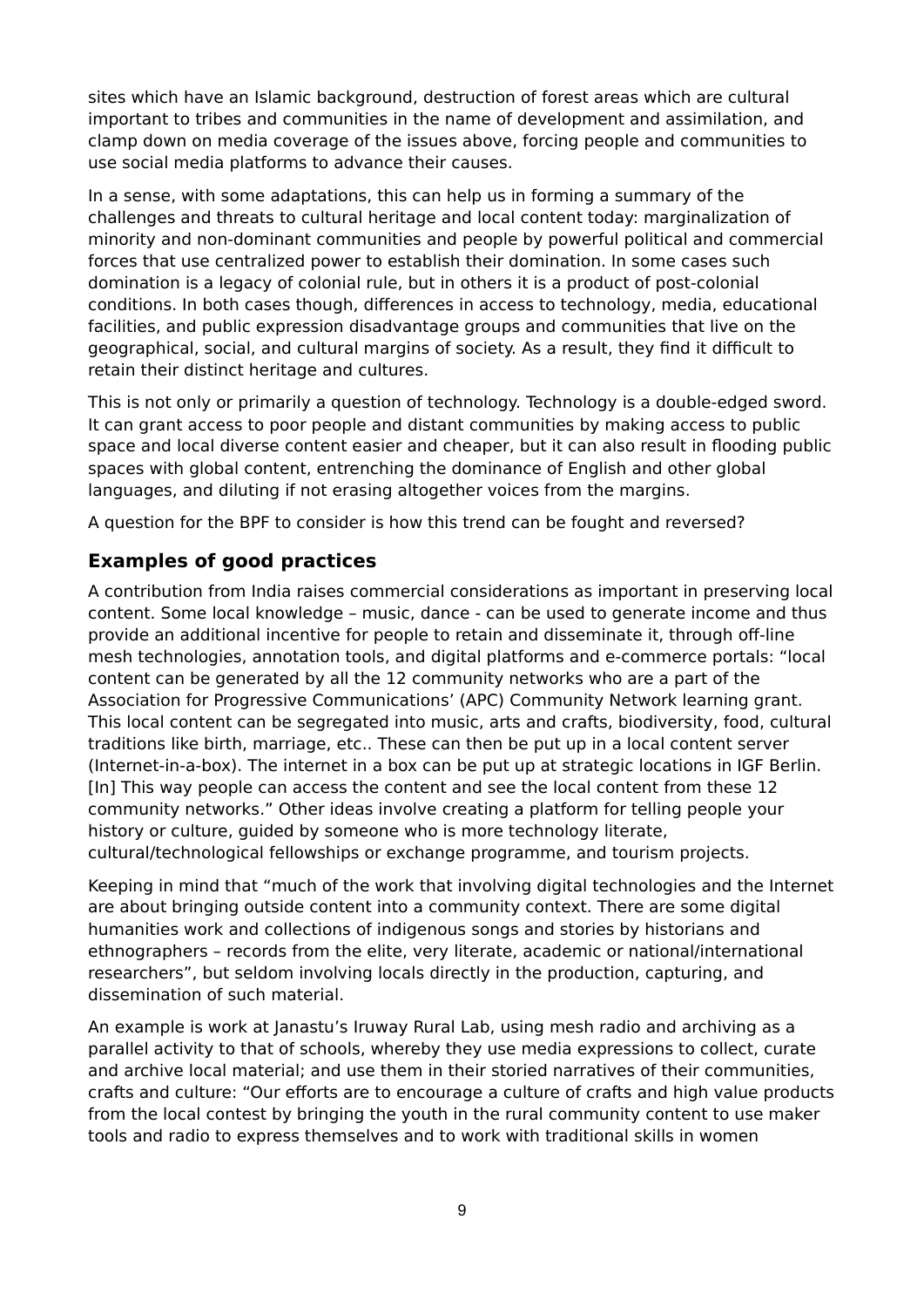cooperatives to help design high value products and to market them through powerful stories about the products."<sup>[23](#page-9-0)</sup>

It is important to realise that high-speed internet connections in a rural context is used mostly as a replacement for TV and watching movies, but even low speed internet has been widely used to receive and forward multimedia messages in community networks: "Whatsapp-like groups have been empowering women and LGBTQI by enabling an effective sharing of issues and solutions." But, personal phones are not common and cannot be used for confidential information discussions due to family sharing. On the other hand, "women have been the custodians of food, culture and heritage as the effect of school education has influenced more men to distance themselves from their communities than women, as the Internet penetrates, this gap is reducing as women are more influenced by communications with outside the community content. This does have many positive aspects of helping women and LGBTQI to have role models from the larger networks who influence them to break abusive patriarchal structures."

In Barbados the Internet is accessible to 80% of the population, but services can be expensive and educating the public to fully utilize the Internet is a bit of a challenge: "BPF needs to go outside the Box and travel and encourage Small Island States and LAC to participate more. It needs to be promoted in social media and not just wishing the UN, it is basically unheard of this part of the world. An example of what the youth is being encouraged to do with Caribbean Girls Hack, Girls in ICT and Cisco Girls power tech<sup>[24](#page-9-1)</sup>.

Colombian Internet activists embarked on the En Mi Idioma project, developing an off-line version of courses helping with connectivity of indigenous communities, usually located in remote areas with poor access to the Internet: "one of the main problems we face with En Mi Idioma project was the low financial resources to support the indigenous communities in the appropriation of ICTs to allow them to create their own lessons and then use them within their communities. It is important that the BPF include in their panel representatives from the communities involved in these kind of projects. We need the vision from the communities, not only from the organizations that support these projects."

A Malaysian organization developed a web app, internet to SMS, as a teenage pregnancy prevention tool for youth in remote areas. Also developing tools to help marketing village and tribal products so that they get more income, and then "the locals will be able to protect their own culture and language when young people are coming back because products are fetching higher prices."

In Brazil, the Socio-Environmental Institute (ISA) has built a state-of-the-art repository of indigenous populations and cultures, which is considered an international reference on the related issues<sup>[25](#page-9-2)</sup>. The major challenge though is to overcome economic inequalities: "Many initiatives of enhancing and preserving local culture are not focused on the Internet, but try to use the network as a tool to preserve knowledge and information."<sup>[26](#page-9-3)</sup> There is a need for several lines of action: "capacity development to learn to preserve/protect and enhance cultural assets; seeking partnerships for safe mirroring of local content already in digital form (in-country or not); using the Internet to enhance preservation of traditional languages; ensuring backup and mirroring of essential information repositories; capacity

<span id="page-9-0"></span><sup>23</sup> <http://j.mp/RuralJunctions>

<span id="page-9-1"></span><sup>24</sup><https://www.facebook.com/ISOCBB/videos/545874519494909/>

<span id="page-9-2"></span><sup>25</sup> <https://www.socioambiental.org/en>

<span id="page-9-3"></span><sup>26</sup> A good review is here [https://observatorio3setor.org.br/carrossel/luta-dos-povos-indigenas-para-preservar-sua](https://observatorio3setor.org.br/carrossel/luta-dos-povos-indigenas-para-preservar-sua-cultura/)[cultura/](https://observatorio3setor.org.br/carrossel/luta-dos-povos-indigenas-para-preservar-sua-cultura/)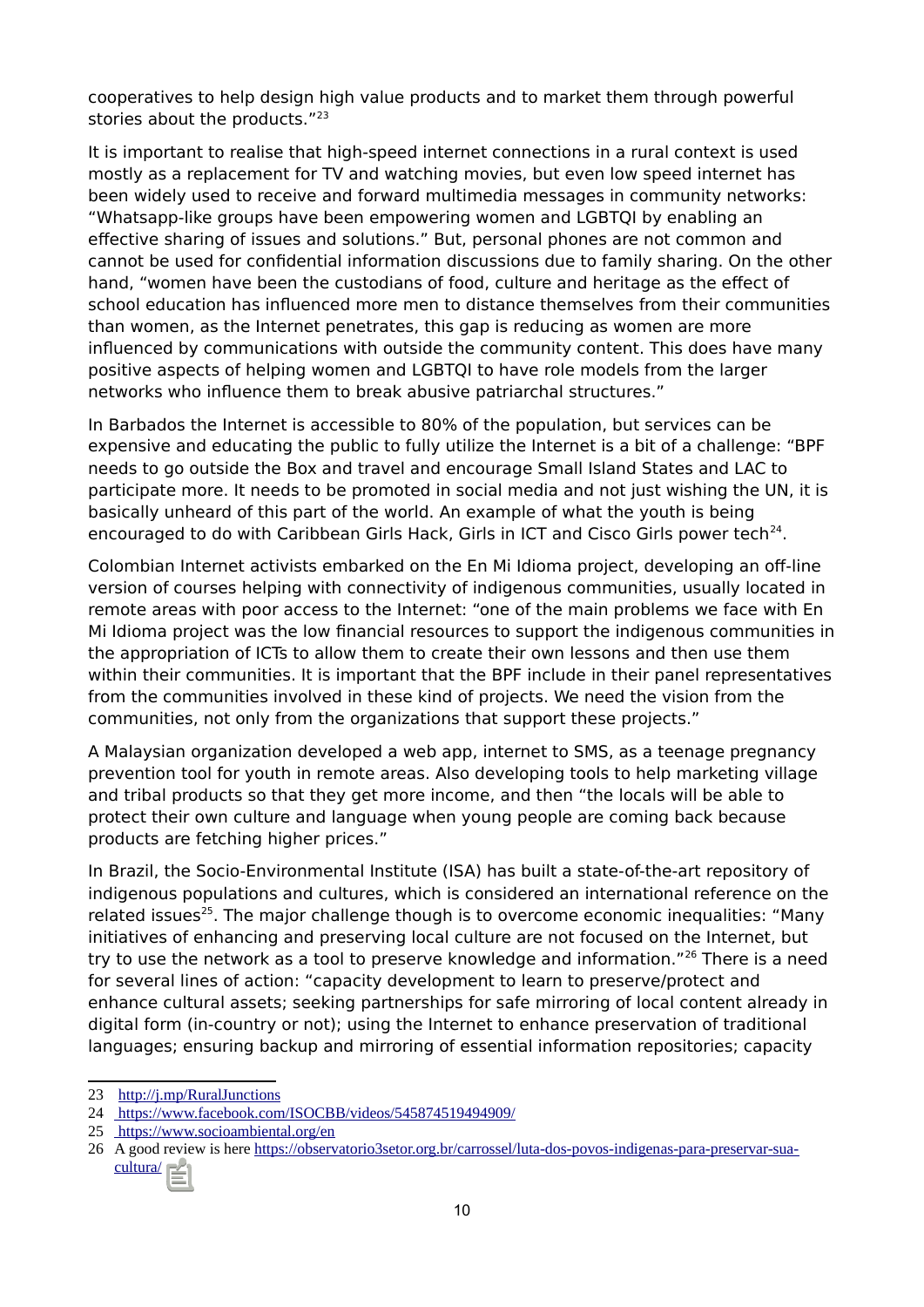development for creative ways to use networking tools to enhance and protect local cultural assets.

A few years ago, Disney helped host an IGF panel on encouraging local content, and one of the projects discussed there aimed to digitalize Balinese palm-leaf manuscripts, known as lontar, written in Oxara, include 3,000 manuscripts.<sup>[27](#page-10-0)</sup>

As noted earlier, some of the issues related to local content are to be seen within a more direct political context, rather than the historical context of development of marginalized communities. This is the case of Catalan initiatives, opting for decentralised solutions to avoid central state censorship and control, "such as their intent to use IPFS to guarantee access to their electoral census website in 2017. As a more recent example we can mention released recently Android app for organising collective action and demonstrations that is based on Retroshare software. Although the app's code is not publicly available, Retroshare enables high resiliency against IP blacklisting and infiltration, as it can operate as a darknet where it is very difficult to identify the location or legal identity of a person publishing.[28](#page-10-1)

In rural areas in Catalunya and even more in remote parts of Spain, connections to the internet are done through slow ADSL connections. This prevents people from sustaining video calls for remote jobs, or even job interviews: "together with other reasons, there is a subtle slope pushing youngsters towards the cities." In this context, LGBTQI people find themselves in more conservative/LGBTQI-phobic environments that "hinder them from developing socially, economically and personally. Even proprietary and commercial web and mobile apps can help them to find other LGBTQI people, and thus cross the social wall without having to go fully open about their gender identity and sexual preferences, yet without providing safeguards necessary for a more socially endangered group."

In such contexts, "what is necessary is to support (and promote!) hyper-localized technologies, that come with lower or almost no 'growth rate', allowing comfortable learning-time for mastering them and that do not oblige them to acquire new hardware. Low-tech, localised, eco-responsible technologies of communication that are developed in accordance to localised values and that do not enforce dominant biases." This will counter the influence of "growing USA-centred value monoculture."

The International Federation of Library Associations (IFLA) provided many examples of good practices: "Libraries worldwide carry out extensive work to preserve and ensure access to culture and heritage. Many library digitisation efforts rely on scanning technologies – depending on the state of image, either the original document or film intermediaries are scanned.<sup>[29](#page-10-2)</sup> Examples of such digitisation projects include the Hebrew Manuscripts Digitisation Project by the British Library<sup>[30](#page-10-3)</sup>; the Digital Images Database of Rare Chinese-Language Books of the National Central Library of Taiwan $^{31}$  $^{31}$  $^{31}$ ; the Digitization Project for Korean Rare Books held Abroad<sup>[32](#page-10-5)</sup>; and the Glagolitic Script project run by the National and University Library in Zagreb<sup>[33](#page-10-6)</sup>.

<span id="page-10-0"></span><sup>27</sup> The script with the full details about the project can be found here [http://www.intgovforum.org/cms/wks2013/workshop\\_2013\\_status\\_list\\_view.php?xpsltipq\\_je=215](http://www.intgovforum.org/cms/wks2013/workshop_2013_status_list_view.php?xpsltipq_je=215) and <https://blog.archive.org/2011/04/14/digitizing-balinese-lontars/>

<span id="page-10-1"></span><sup>28</sup><https://pirates.cat/bloc/analitzem-laplicacio-del-tsunami-democratic/>

<span id="page-10-2"></span><sup>29</sup> [https://www.library.ethz.ch/en/content/download/19891/513502/version/9/file/best-practices-digitalisierung\\_en.pdf](https://www.library.ethz.ch/en/content/download/19891/513502/version/9/file/best-practices-digitalisierung_en.pdf)

<span id="page-10-3"></span><sup>30</sup><https://www.bl.uk/hebrew-manuscripts/about-the-project>

<span id="page-10-4"></span><sup>31</sup> <https://www.ifla.org/node/92310#website>

<span id="page-10-5"></span><sup>32</sup> <https://www.ifla.org/node/92305>

<span id="page-10-6"></span><sup>33</sup> <https://www.ifla.org/node/92237>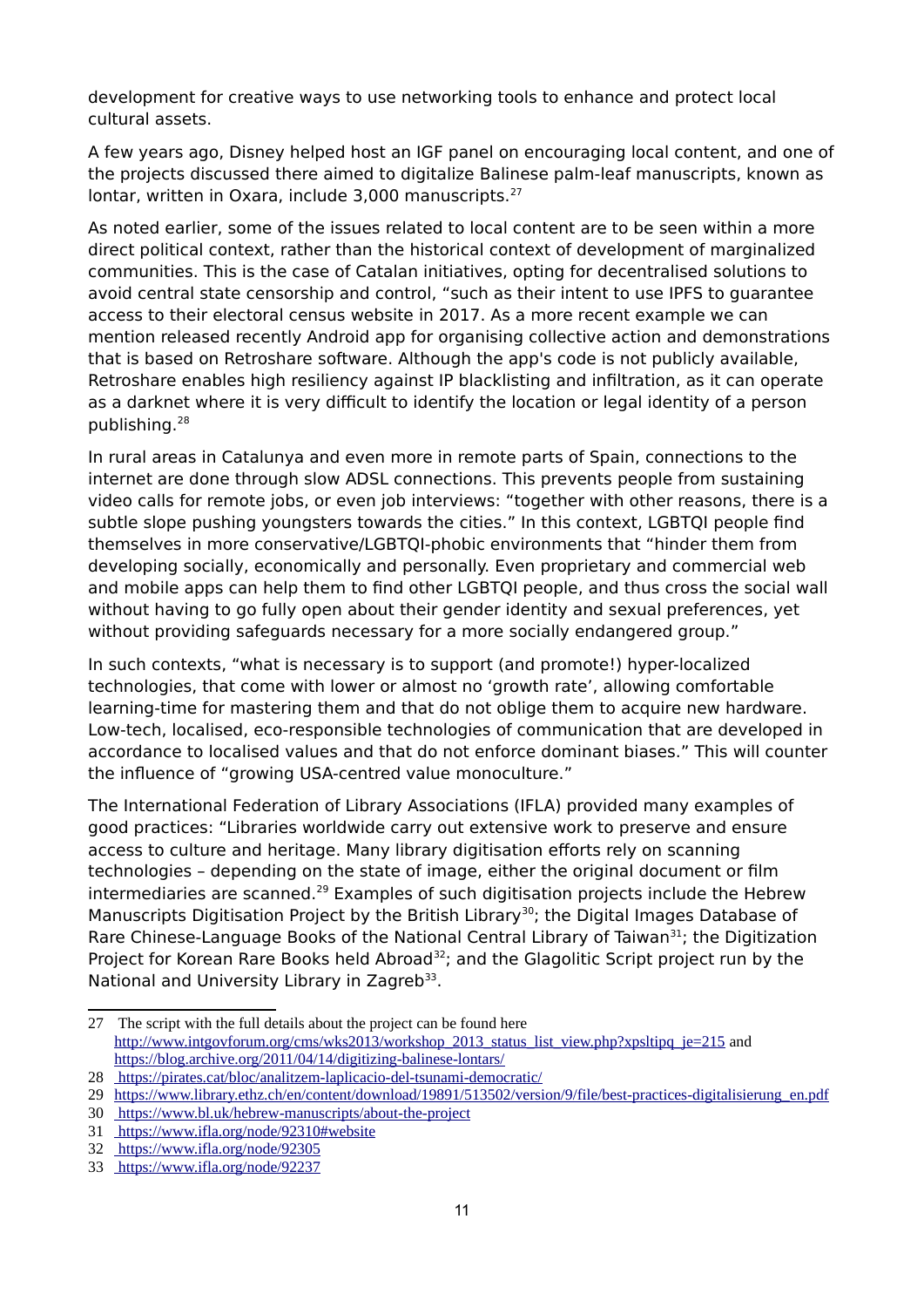IFLA's Guidelines for Setting up a Digital Unification Project<sup>[34](#page-11-0)</sup>, contain many other examples of digitisation projects in libraries. Some of these focus on digitising and making materials in minority languages publicly available, such as the: Digitization Project of Kindred Languages and the Minority Languages Project initiated by the National Library of Finland<sup>[35](#page-11-1)</sup>. Other library digitisation projects focus on getting actors from outside of libraries involved in preservation. For instance, the Listen, Hear Our Voices project in Library and Archives Canada provides training and digitisation services to indigenous communities with the aim of preserving voice recordings in indigenous languages<sup>[36](#page-11-2)</sup>. Similarly, the Community Oral History project run by the New York Public Library and participating branch libraries aimed to preserve local oral history heritage by carrying out interviews with local community members, creating and storing digital recordings and softwaregenerated annotations and transcriptions (in combination with crowd-sourced annotation and transcription)<sup>[37](#page-11-3)</sup>.

Libraries also work to preserve born-digital cultural heritage. For example, the Community Webs programme in the United States focused on building up public libraries' capacity to preserve the history of their local communities through web archiving.<sup>[38](#page-11-4)</sup> Libraries can also support local cultural heritage preservation by helping community archive projects. For example, Library and Information Science Faculty members and students at the University of Denver assisted a local county community archive initiative with digitising images and helping create a digital archive. The project also plans to create digital recordings of oral history.<sup>[39](#page-11-5)</sup> Similarly, the goal of the #OURREGION project run by a partnership of several Lithuanian public libraries was to make more locally relevant ethnographic information available online by, inter alia, collecting new information and generating new materials with the help of volunteer and community engagement, and making them available on two designated websites<sup>[40](#page-11-6)</sup>.

An informant from India noted that linguists from National Geographic's Enduring Voices project have produced eight talking dictionaries to document struggling languages. Besides containing 32,000 word entries in eight endangered languages, the dictionaries hold more than 24,000 audio recordings of native speakers – many of whom are among the last fluent individuals in their native tongues – pronouncing words and sentences, and photographs of cultural objects. The first project under this initiative was to start the documentation of Koro, a Sino-Tibetan language spoken by less than a thousand people in Arunachal Pradesh, in 2010.

With an increasingly high penetration of mobile phones, the Digital Empowerment Foundation in India have witnessed people learning to use digital tools to tell their stories: "There are 'illiterate' people who are using smartphones to become community journalists; who are sharing their folk music on YouTube; who are using WhatsApp to find buyers for their handloom and handicraft; who are using emojis and audio notes to communicate with their loved ones. It is interesting to see how people in rural, remote and tribal locations with no formal education and lack of knowledge of a script are engaging in fluent conversations in real time through audio notes, video calls and a bucket full of emojis to

<span id="page-11-0"></span><sup>34</sup> [https://www.ifla.org/files/assets/hq/topics/cultural-heritage/documents/digital\\_unification\\_guidelines.pdf](https://www.ifla.org/files/assets/hq/topics/cultural-heritage/documents/digital_unification_guidelines.pdf)

<span id="page-11-1"></span><sup>35</sup> <https://blogs.helsinki.fi/fennougrica/introduction/>

<span id="page-11-2"></span><sup>36</sup> <https://www.ifla.org/node/91907>

<span id="page-11-3"></span><sup>37</sup><http://library.ifla.org/1416/1/108-cordes-en.pdf>

<span id="page-11-4"></span><sup>38</sup> <https://communitywebs.archive-it.org/>

<span id="page-11-5"></span><sup>39</sup> <http://library.ifla.org/2690/1/s06-2019-matusiak-en.pdf>

<span id="page-11-6"></span><sup>40</sup> <http://library.ifla.org/1699/1/S03-2017-androsiunaite-en.pdf>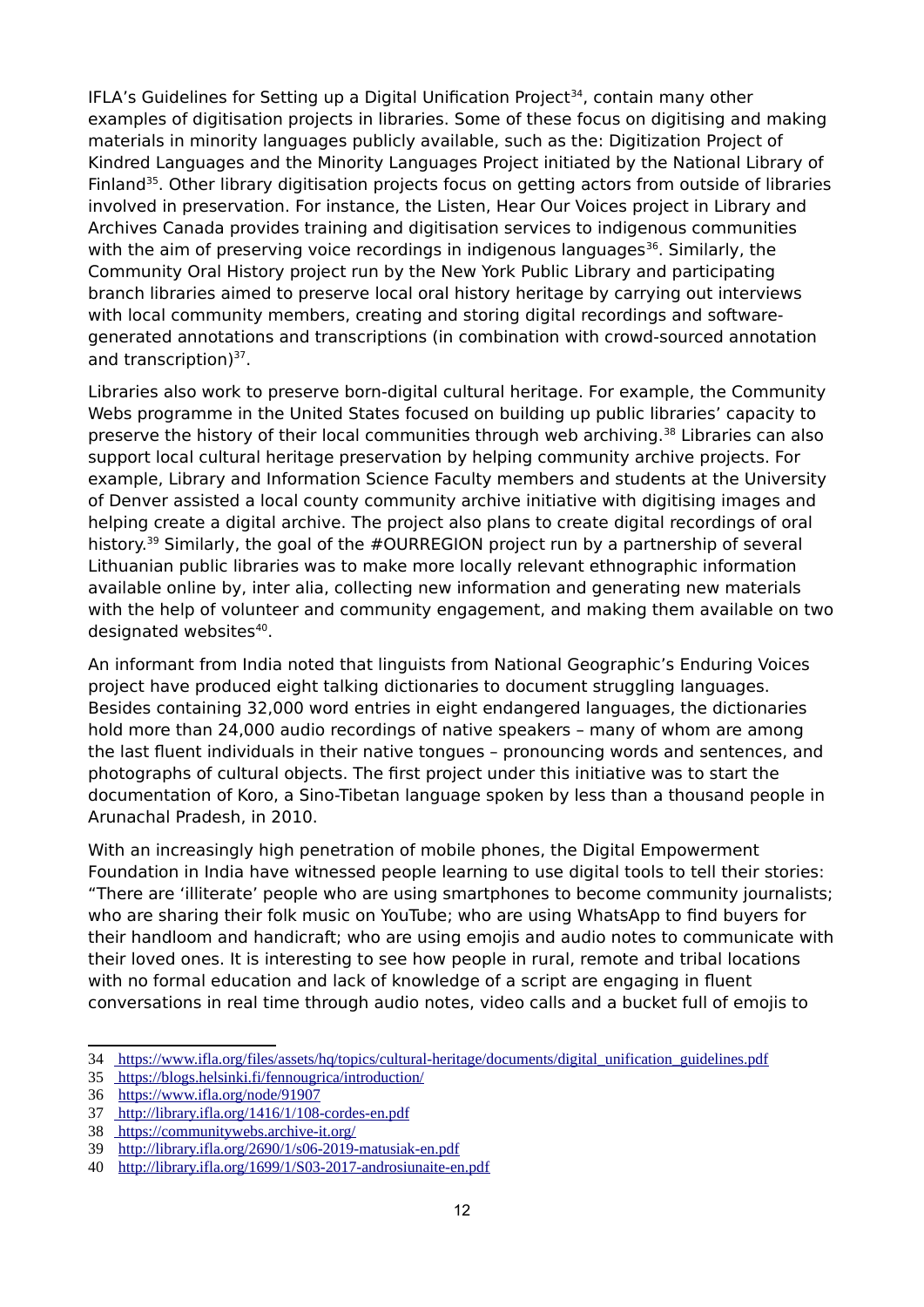express an entire thought without any letter at all. And so, the written medium of communication is no more the parameter to define literacy."

The conclusion from this example is that it is "imperative to include the excluded – those who are yet to get online are largely those who form the oral and illiterate society. In order to bring them into the digital world to both produce and consume content on the Internet in their regional languages – thus improving the scope and volume of traditions, cultures, art and language that populate the present day Internet – it is important to not just train them in digital literacy but in media and information literacy (MIL). MIL has the power to ensure that the new users of the Internet do not just become consumers of information; but can consciously and judiciously access, organise, analyse, evaluate and produce information." They add: the"BPF should focus on encouraging governments, philanthropists, non-profit organisations to invest resources in digitally enabling rural and folk communities to document their own languages, culture and traditions without compromising on its IP – if any – or diluting the unique nature of its existence."

In Paraguay various efforts have been made to disseminate indigenous languages through mass media, by using promotional videos, screening of documentaries, and dissemination of the language in radio and television programs.<sup>[41](#page-12-0)</sup>

Various online tools have become available in Guaraní: dictionaries<sup>[42](#page-12-1)</sup>, Facebook<sup>[43](#page-12-2)</sup>, Wikipedia in Guaraní or Vikipetã started in 2005, and currently contains 3710 articles. It has 12,900 users, of which 23 are active<sup>[44](#page-12-3)</sup>. Firefox is coming up with its Guarani version<sup>[45](#page-12-4)</sup>, and so is WhatsApp as a channel to promote, disseminate and strengthen the Guaraní Language<sup>[46](#page-12-5)</sup>.

In Cameroon some initiatives in the field of digitalisation and promoting local content in indigenous languages exist but are limited to using CD-Rom teaching. Traditional media, such as radio, public and private TV, promoting local languages exist but are limited.

Nigeria's extensive movie industry is an example of the potential of film and TV in local languages (as well as global English) to be both popular and play a useful role in developing different linguistic media that are not dominated or overwhelmed by global production and marketing needs.

A different perspective is offered by an informant from St. Lucia, who says that rather than start with the technology, "the expertise should be in the local culture, history language and content. That then should be provided with the competence in digital technologies and the internet." For example, the ProFuturo project<sup>[47](#page-12-6)</sup> "could provide an excellent means of preservation, in minds, local hard drives and the cloud, of local language and culture, and provides a model for possible preservation projects."

<span id="page-12-0"></span><sup>41</sup> [http://www.spl.gov.py/es/application/files/7715/4964/7899/MEMORIA\\_2017\\_1.pdf](http://www.spl.gov.py/es/application/files/7715/4964/7899/MEMORIA_2017_1.pdf) and [https://www.lanacion.com.py/pais/2017/10/08/contenido-de-television-publica-nacional-en-guarani-desembarca-en](https://www.lanacion.com.py/pais/2017/10/08/contenido-de-television-publica-nacional-en-guarani-desembarca-en-argentina/)[argentina/](https://www.lanacion.com.py/pais/2017/10/08/contenido-de-television-publica-nacional-en-guarani-desembarca-en-argentina/) and<http://rpc.com.py/en-la-semana-del-idioma-guarani-nominan-a-liliana-alvarez-por-usarlo-en-tv>

<span id="page-12-1"></span><sup>42</sup><https://www.softwarepublico.gov.py/index.php/catalogo-de-software/traductor-espanol-guarani>and <https://www.paraguay.gov.py/guarani>

<span id="page-12-2"></span><sup>43</sup> <https://www.ultimahora.com/facebook-guarani-ya-esta-disponible-n746438.html>

<span id="page-12-3"></span><sup>44</sup> [https://es.wikipedia.org/wiki/Wikipedia\\_en\\_guaran%C3%AD](https://es.wikipedia.org/wiki/Wikipedia_en_guaran%C3%AD)

<span id="page-12-4"></span><sup>45</sup> <https://www.ultimahora.com/aguaratata-la-version-guarani-del-buscador-firefox-ya-esta-disponible-n969159.html>

<span id="page-12-5"></span><sup>46</sup> <https://dgaleanolivera.wordpress.com/2019/04/01/impacto-de-la-poesia-guarani-en-las-redes-sociales/>

<span id="page-12-6"></span><sup>47</sup> <https://profuturo.education/en/whats-profuturo/>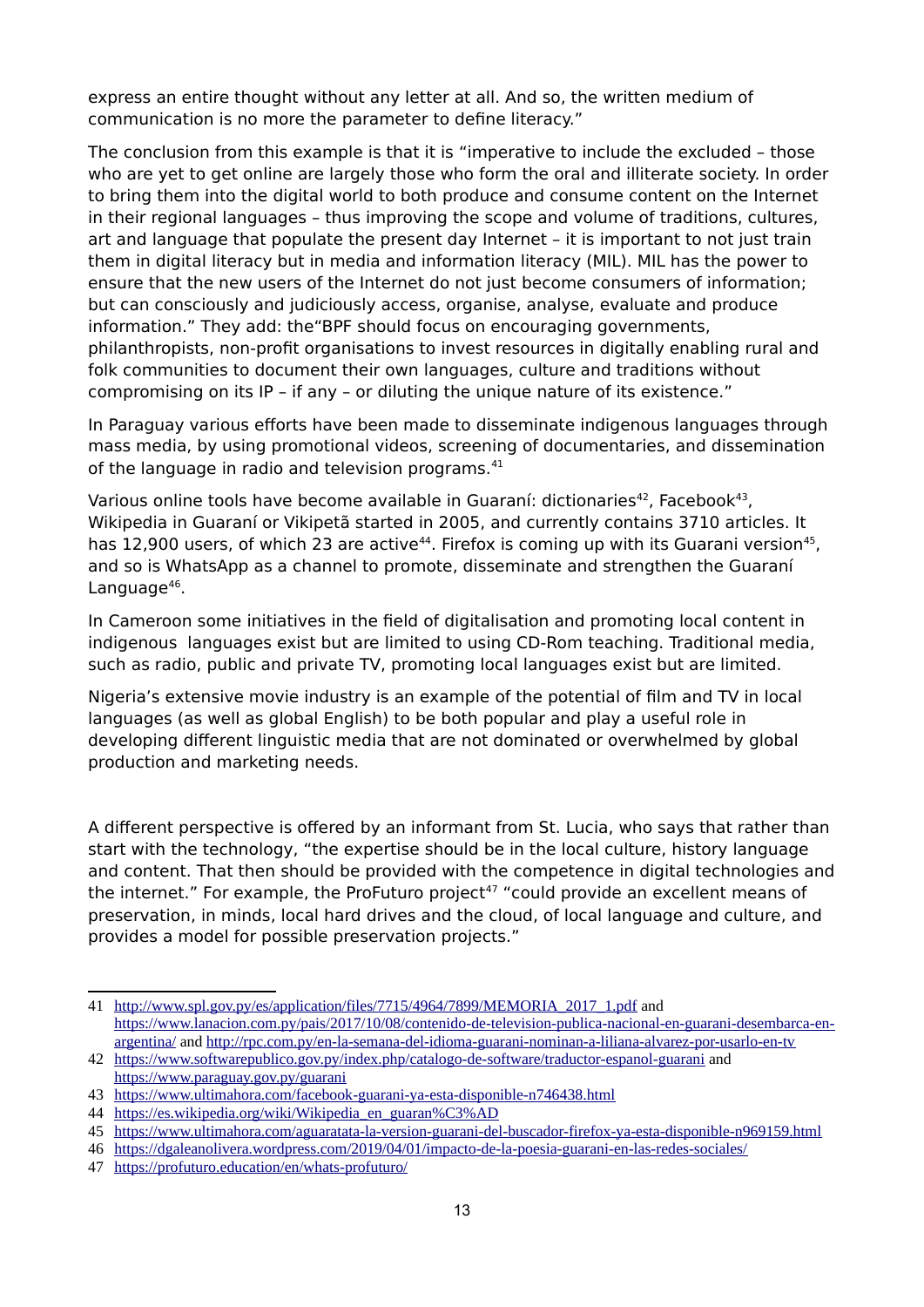In Brazil, an informant argues, there is a book market crisis, but there is resistance to properly embrace new models of selling and promoting culture in the times of the Internet. This is made more complicated due to the concentration of cultural resources, equipments, and media agencies in some central regions, while other regions' ways of living, speaking (Brazil has many regional accents, but often national media is centered in Rio and São Paulo), producing knowledge, and relating to the world are under-represented or ignored. \

In that sense, "Internet has come as an important resource because it can offer an environment for other identities to be expressed and built." For example, Amazofuturism allows indigenous people in the Amazon to be represented not as poor and underdeveloped, but as using technologies in balance with nature $48$ .

To promote actions like these, there is a need to "promote courses about content creation and how to proper publish it in the digital environment (escaping the logic of big platforms, so that creators may have more autonomy and profit), exposing clear orientations about copyright models (Copyright Commons for artists, not lawyers)", and encourage greater representation of the basis of gender, race, sexuality, and so on.

Other examples include the IBM project at Pinacoteca in São Paulo, which makes the museum's cultural pieces intelligible to people with limited formal education or those with greater difficulty understanding the item's historical and cultural contexts<sup>[49](#page-13-2)</sup>. Tainacan is free software produced 100% with public resources. It is a plugin developed for Wordpress to manage digital holdings. It has been developed since 2014 in partnership with the Brazilian Institute of Museums, but can be adapted to other uses (tainacan.org).

As an Indian informant usefully said, there is need for "some policy recommendations to support the digitising the existing archives and historical records along with resourcebased and economic support for scholars and people working on documenting and disseminating diverse local languages and cultural heritage and traditions. Digital Inclusion should have an active focus on the following:

- Diverse local languages
- Inclusion of technologies and policies which will make the IGF spaces, websites, and resources accessible for persons with disabilities and those using technologies which increase accessibility.
- Active attempts to increase meaningful access to queer and trans communities which cannot happen without the diversifying the number of languages online.<sup>[50](#page-13-3)</sup>

#### <span id="page-13-0"></span>**Recommendations**

With the onslaught of imposed development discourses and practices, with limited ability to shield vulnerable local communities from their impact, we need to devise ways to mitigate and altogether stop the dilution of local specificities in the name of global modernity.

<span id="page-13-1"></span><sup>48</sup><https://q1r0z.artstation.com/>and [https://cdna.artstation.com/p/assets/images/images/017/793/854/large/j-queiroz](https://cdna.artstation.com/p/assets/images/images/017/793/854/large/j-queiroz-silvifuturismo1-080519-web-png.jpg?1557357200)[silvifuturismo1-080519-web-png.jpg?1557357200](https://cdna.artstation.com/p/assets/images/images/017/793/854/large/j-queiroz-silvifuturismo1-080519-web-png.jpg?1557357200)

<span id="page-13-2"></span><sup>49</sup><https://exame.abril.com.br/tecnologia/inteligencia-artificial-da-ibm-faz-obra-de-arte-conversar-com-publico/>

<span id="page-13-3"></span><sup>50</sup> https://www.giswatch.org/en/infrastructure/decentralising-culture-challenge-local-content-community-networks